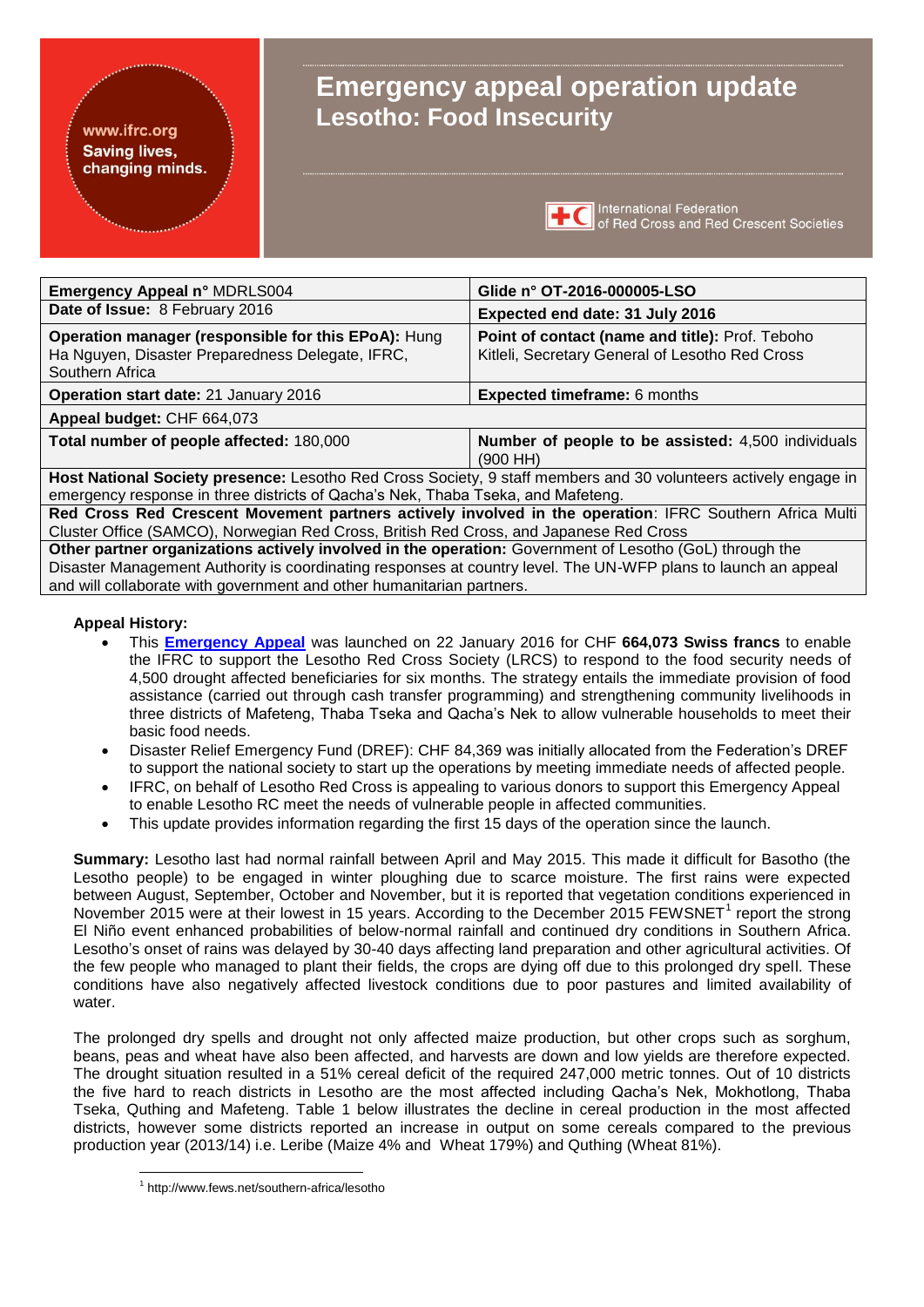An estimated 15-30 percent of Lesotho's population is in need of humanitarian assistance to help them cope with this acute drought situation. The Lesotho Vulnerability Assessment Committee (LVAC) report for 2015 indicates a deterioration in the food security situation with the number of people in need going from 447,760 in the previous season to 463,936 this season (an increase in prevalence from 26% to 33%). On-going safety nets interventions including school feeding, cash transfers and food assistance interventions by the GoL and NGOs have however covered a significant caseload of the food insecure population leaving 180,880 people (36,176 households) in need of immediate food assistance. These households will need food assistance over a period of three to eight months until at least June 2016.

Food prices have increased, with maize meal up from LSL 3.00 to LSL 6.90 per kg and are expected to continue increasing over the next 12 months as influenced by increasing demand, high import prices from South Africa as well as the inflationary effect of increases in fuel prices. The high import prices are also attributed to increasing demand of food commodities in South Africa due to food insecurity across the Southern Africa region. The UNOCHA Southern Africa Humanitarian Outlook of November 2015 attributes the increase in food prices to the dependency of Lesotho on South Africa`s production (70% of cereals consumed in Lesotho) and currency value; as such the fall of the South African Rand (ZAR) against the United States Dollar coupled with a poor harvest experienced by South Africa. As a result of these factors it is projected that average maize meal prices will increase by 82% to 124%. Limited agricultural labour opportunities as well as projected poor terms in livestock sales as a result of the delayed start of the rainy season will also further affect household purchasing power and access to food commodities. Some households in Lesotho rely on remittances from South Africa, however these remittances continue to decline. According to FEWSNET the decline in remittances from South Africa is mainly due to retrenchments in the mining sector, the LVAC reports estimates that the remittances have reduced by 15%. Without humanitarian assistance households will likely experience Stressed (IPC Phase 2) and Crisis (IPC Phase 3) food security outcomes.

The significant increase in cereal prices and moderate improvement in overall incomes will decrease the amount of staple food that can be purchased by house-holds particularly the very poor and poor households who will face deficits from August and November respectively. The purchasing powers of incomes are expected to decline by 80-120% using the price of maize meal (LVAC 2015).

#### **Immediate intervention: The LRCS will assist 4,500 people: (900 households) that are food insecure in Mafeteng, Thaba Tseka and Qacha's Nek Districts through:**

- Two month food distribution of CHF 68 per household per month over two months of February and March
- A monthly cash transfer of CHF68 per household per month over four months. The transfer will be sufficient to meet the immediate food needs of a household of 5. The cash transfer value has been calculated based on the current prices of a standard food basket (50kg bag of maize, 7.5kg beans, 4.5 litres cooking oil).
- The operation will use mobile money transfers, working in partnership with the mobile phone service providers. Free Sim cards will be provided and selected supplier will train staff and volunteers in the registration and transfer systems.

#### **Medium-term intervention**: **within the planned beneficiary figure of 4,500 people (900 households) the National Society will support 900 households with the following medium-term interventions:**

- Support to agricultural production through the provision of agricultural inputs (hybrid seeds of maize, beans and fertilizer for winter cropping).
- Provision of agricultural training to 30 lead farmers with each lead farmer being responsible for cascading knowledge and skills to 10 follower farmers. Training of affected communities on farming techniques includes but is not limited to farming practices, which will minimise the impact of drought, such as seed selection, inter cropping, intensifying mulching, rotational cropping, soil and moisture conserving practices like keyhole and trench gardening.
- Climate Change and Adaptation through trainings on establishing and promoting the share of community indigenous knowledge, practices and also looking at the fuelling factors for the climate change related possible response mechanisms, mapping their resource, capacities and hazardous issues leading to climate change.

# **Coordination and partnerships**

The Government of Lesotho leads the overall coordination of disaster response through its Disaster Management Authority (DMA) under the Office of the Prime Minister. The LRCS takes part in the coordination meetings held at DMA as part of monitoring and information sharing at national level. The District Disaster Management Team (DDMT) is the coordination platform for partner institutions (UN agencies, WFP, INGO's, NGOs) its mandate is to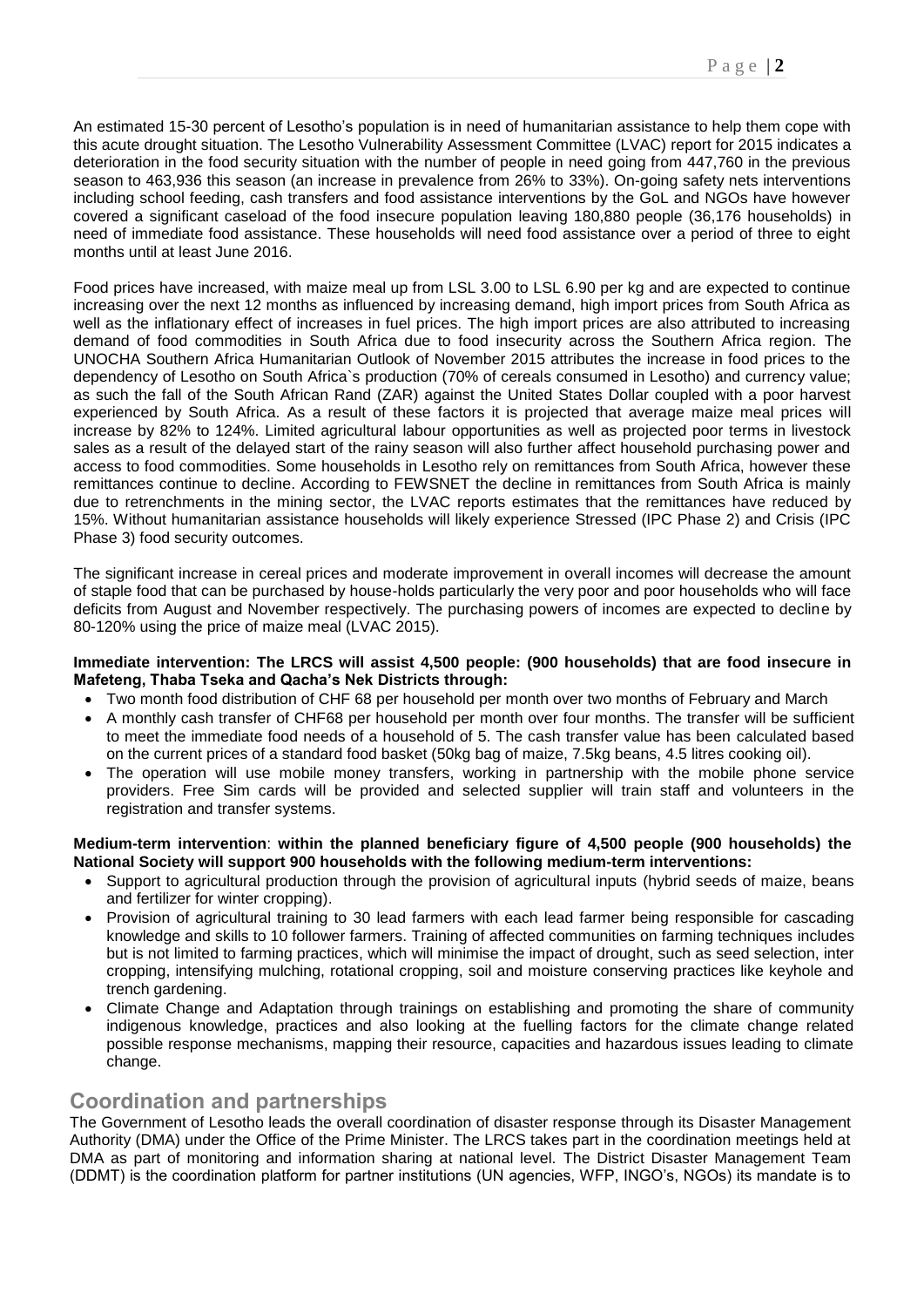build common strategies related to humanitarian response and policy issues. WFP plays a major role in the formulation of any response planning, and the funding of food distribution. This forum is well established and is chaired by the Office of the Prime Minister. The Ministry of Agriculture and Food Security also forms part of the DDMT.

There is an ongoing national rapid assessment spearheaded by the DMA in all ten districts. This is to revalidate the VAC data conducted way back in July 2015. The national rapid assessment will therefore reveal other statistics over and above the ones stipulated on appeals launched. It will further point forward to the targeting exercise for the most vulnerable livelihood zones. The relevant line Ministries of Agriculture and Food Security, Forestry, Water and Health etc. are participating. The LRCS's PMER Officer and the divisional secretaries are part of the assessment in the districts of Botha Bothe, Leribe, Berea and Maseru covering northern Lowlands, foothills and mountains while Thaba Tseka and Qachas' Nek covering southern Highlands and Senqu Valley.

# **Operational implementation**

### **Overview**

CHF 84,639 has been released from the DREF to start the operation while funding is being raised through the appeal to meet the needs outlined in the emergency plan of action. LRCS has done the following:

- Through the assistance of divisional secretaries assessments have been done and identified the most vulnerable areas in three districts of Qachas' Nek, (Sehlaba-Theba); Thaba-Tseka (St Theresa, Koma koma and Ha Laka ) and Mafeteng (Sephapho, Terateng, Tsoloane, Tsakholo);
- A tender committee chaired by the LRCS Program Director has been established;
- A request sent to Southern Africa Multi Country Office Support Team (SAMCO) to deploy one qualified and experienced logistics officer within National Societies in southern Africa region, this initiative has been supported by Malawi RC at the moment by sending the procurement officer for a few weeks to assist LRCS with the procurement of food and selection of mobile network companies for the CTP process;
- The tender invitation for quotations was sent to local food suppliers ranging from millers, pre- packers, food suppliers, cash and carries;
- Comparative bid analysis will be done in the second week of February and it is anticipated that the first food distributions will take place between the third and fourth week.
- A coordination meeting with the disaster management authority and WFP was held with Lesotho Red Cross giving an update on the progress with the Emergency Appeal

The IFRC's SAMCO has been providing technical support and are in the process of sending Surge support to assist the LRCS in setting up the Cash Transfer system. The IFRC's Africa Region Communications team will support the LRCS team with communications and visibility.

| <b>Food security, Nutrition and Livelihoods</b>                                                      |                                                             |                 |  |  |
|------------------------------------------------------------------------------------------------------|-------------------------------------------------------------|-----------------|--|--|
| Outcome 1: Immediate food needs of 4,500 beneficiaries (900 households) are met over a period of six |                                                             |                 |  |  |
| months                                                                                               |                                                             |                 |  |  |
| Output                                                                                               | <b>Activities planned</b>                                   | <b>Progress</b> |  |  |
| 900 households (4,500 beneficiaries)                                                                 | Information for local authorities awareness session         | 20%             |  |  |
| receive food and cash in order to                                                                    | Beneficiary, targeting identification and registration.     | 10%             |  |  |
| purchase food                                                                                        | Food procurement (maize, bean, sorghum, cooking oil)        | 10%             |  |  |
|                                                                                                      | Food distribution for 900 households                        | 0%              |  |  |
|                                                                                                      | Establishment of CTP and payment mechanisms                 | $0\%$           |  |  |
|                                                                                                      | processes                                                   |                 |  |  |
|                                                                                                      | Validation of beneficiary list and establishment of an      | $0\%$           |  |  |
|                                                                                                      | accountability mechanism (beneficiary communication,        |                 |  |  |
|                                                                                                      | feedback systems, etc.)                                     |                 |  |  |
|                                                                                                      | Training and Capacity Building in Transfer<br>Cash          | 0%              |  |  |
|                                                                                                      | Programming among the staff and volunteers                  |                 |  |  |
|                                                                                                      | Training on beneficiary identification, registration, rapid | $0\%$           |  |  |
|                                                                                                      | assessment and field data collection and analysis           |                 |  |  |
|                                                                                                      | Selection and signing contract with Service Providers       | 0%              |  |  |
|                                                                                                      | Cash distribution for four months April, May, June and      | $0\%$           |  |  |
|                                                                                                      | <b>July 2016</b>                                            |                 |  |  |
|                                                                                                      |                                                             |                 |  |  |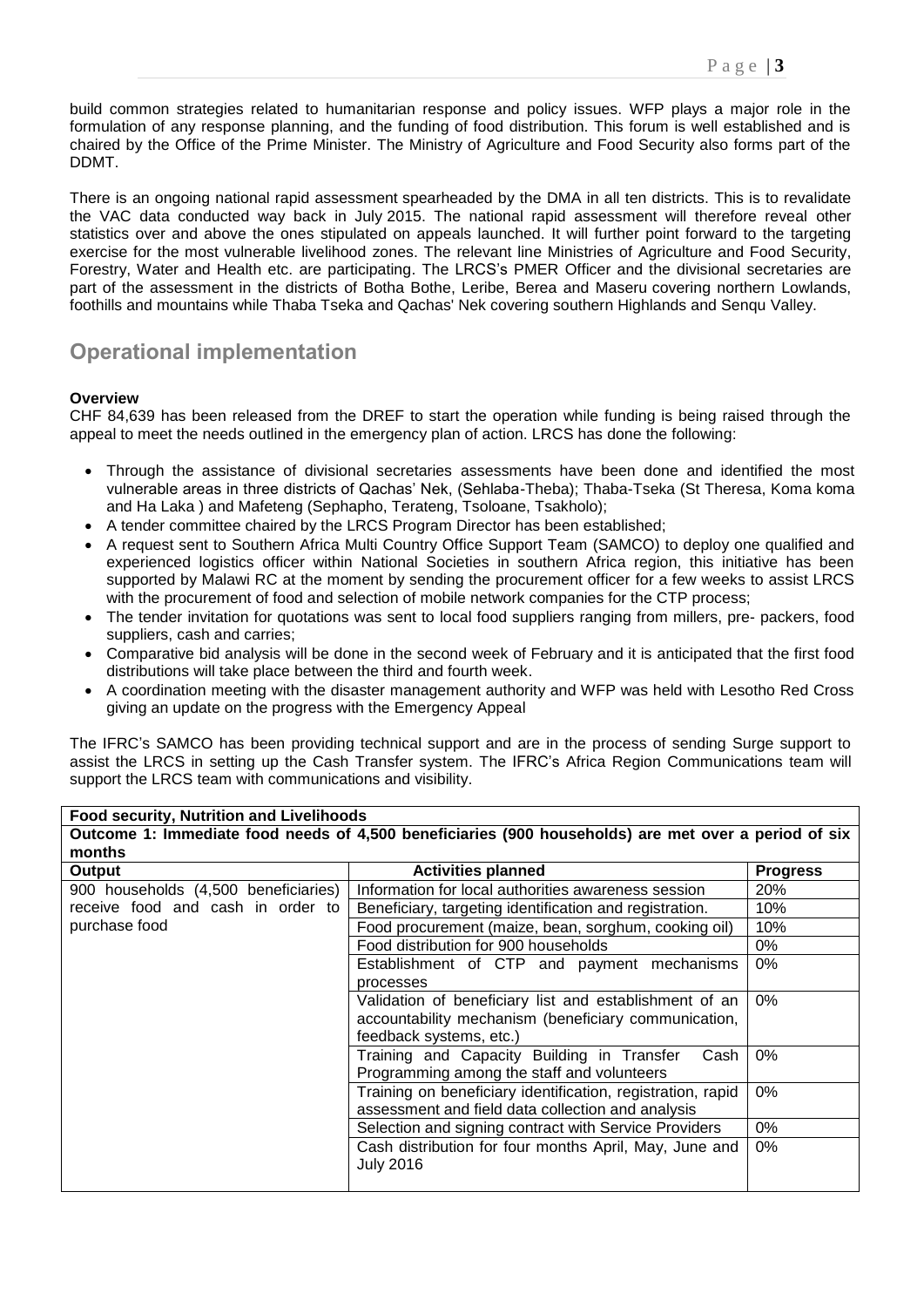|                                                                                                           | Procurement of mobile hand sets                                                                                                                                                                | 0%    |  |  |
|-----------------------------------------------------------------------------------------------------------|------------------------------------------------------------------------------------------------------------------------------------------------------------------------------------------------|-------|--|--|
|                                                                                                           |                                                                                                                                                                                                |       |  |  |
|                                                                                                           | Mobile providers input into training of volunteers in                                                                                                                                          | 0%    |  |  |
|                                                                                                           | mobile phone registration, provision of free Sim cards,                                                                                                                                        |       |  |  |
|                                                                                                           | reduced price handset provision to beneficiaries with                                                                                                                                          |       |  |  |
| no existing phone                                                                                         |                                                                                                                                                                                                |       |  |  |
|                                                                                                           | Monitoring and evaluation of the activity                                                                                                                                                      | 0%    |  |  |
| Outcome 2: Livelihoods of 900 households are reinforced to build community resilience in targeted regions |                                                                                                                                                                                                |       |  |  |
| Appropriate agricultural inputs (seeds,                                                                   | Assessment to identify most vulnerable households                                                                                                                                              | $0\%$ |  |  |
|                                                                                                           |                                                                                                                                                                                                |       |  |  |
| fertilisers and production tools) are                                                                     | that have capacity to work and have available land                                                                                                                                             |       |  |  |
| distributed to 900 farmers (4,500 people)                                                                 | for planting                                                                                                                                                                                   |       |  |  |
| in rural areas                                                                                            | Conduct specific needs assessment via Ministry of                                                                                                                                              | 0%    |  |  |
|                                                                                                           | Agriculture to identify most appropriate items to be                                                                                                                                           |       |  |  |
|                                                                                                           | distributed depending on the market availability and                                                                                                                                           |       |  |  |
|                                                                                                           | period                                                                                                                                                                                         |       |  |  |
|                                                                                                           | Assessment to establish capacity of local traders to                                                                                                                                           | 0%    |  |  |
|                                                                                                           | provide proposed seeds and fertilizers                                                                                                                                                         |       |  |  |
|                                                                                                           | Organize procurement of seeds, fertilizers and                                                                                                                                                 | 0%    |  |  |
|                                                                                                           | production tools for 900 farmers                                                                                                                                                               |       |  |  |
|                                                                                                           | Training of lead farmers in agricultural production                                                                                                                                            | $0\%$ |  |  |
|                                                                                                           | (they will be trained on farming techniques, water                                                                                                                                             |       |  |  |
|                                                                                                           |                                                                                                                                                                                                |       |  |  |
|                                                                                                           | harvesting techniques like dam maintenance,                                                                                                                                                    |       |  |  |
|                                                                                                           | catchment design and maintenance, water hygiene                                                                                                                                                |       |  |  |
|                                                                                                           | this will be cascaded down to entire community                                                                                                                                                 |       |  |  |
|                                                                                                           | Conduct distribution of seeds, fertilizer and                                                                                                                                                  | 0%    |  |  |
|                                                                                                           | production tools                                                                                                                                                                               |       |  |  |
|                                                                                                           | Monitoring and evaluation of the activity                                                                                                                                                      | 0%    |  |  |
| Water, Health and Hygiene Promotion                                                                       |                                                                                                                                                                                                |       |  |  |
|                                                                                                           | Outcome 3: Immediate reduction in risk of waterborne and water related diseases in targeted districts.                                                                                         |       |  |  |
| Health and hygiene promotion activities                                                                   | Training of volunteers, water committees and                                                                                                                                                   | 0%    |  |  |
| carried out to targeted population                                                                        | teachers on hygiene promotion (proper hand                                                                                                                                                     |       |  |  |
|                                                                                                           |                                                                                                                                                                                                |       |  |  |
|                                                                                                           | washing, water treatment and health education)                                                                                                                                                 |       |  |  |
|                                                                                                           | Training of volunteers to monitor malnutrition                                                                                                                                                 | 0%    |  |  |
|                                                                                                           | conduct referrals<br>indicators<br>and<br>and<br>social                                                                                                                                        |       |  |  |
|                                                                                                           |                                                                                                                                                                                                |       |  |  |
|                                                                                                           | mobilization exercises in targeted communities                                                                                                                                                 |       |  |  |
|                                                                                                           |                                                                                                                                                                                                |       |  |  |
|                                                                                                           | Hazard mapping and analysis in villages and                                                                                                                                                    | 0%    |  |  |
|                                                                                                           | schools and identify potential water sources                                                                                                                                                   |       |  |  |
|                                                                                                           | Distribution of water treatment tablets                                                                                                                                                        | 0%    |  |  |
|                                                                                                           |                                                                                                                                                                                                |       |  |  |
|                                                                                                           | House to house visits for hand-washing; water                                                                                                                                                  | 0%    |  |  |
|                                                                                                           | treatment and health education                                                                                                                                                                 |       |  |  |
|                                                                                                           | Monitoring and evaluation of the activity                                                                                                                                                      | 0%    |  |  |
|                                                                                                           |                                                                                                                                                                                                |       |  |  |
|                                                                                                           | Quality programming / Areas common to all sectors (assessments, monitoring and evaluation)<br>Outcome 4: The management of the operation is informed by a comprehensive assessment, monitoring |       |  |  |
| and evaluation system                                                                                     |                                                                                                                                                                                                |       |  |  |
| Initial needs assessments are                                                                             | Inception meeting with implementation team- IFRC                                                                                                                                               | 0%    |  |  |
| updated<br>following<br>consultation                                                                      | SACO and LRCS                                                                                                                                                                                  |       |  |  |
| with<br>beneficiaries<br>and                                                                              | Coordination<br>and<br>engagement<br>with<br>key                                                                                                                                               | 0%    |  |  |
| stakeholders                                                                                              | stakeholders (DMA, MoAFS, Community leaders,                                                                                                                                                   |       |  |  |
|                                                                                                           | NGOs, Red Cross and Red Crescent Movement,                                                                                                                                                     |       |  |  |
|                                                                                                           | UN Agencies).                                                                                                                                                                                  |       |  |  |
|                                                                                                           | Joint monitoring of operations by LRCS & IFRC                                                                                                                                                  | 0%    |  |  |
|                                                                                                           | Evaluation of assistance impact in supported                                                                                                                                                   | 0%    |  |  |
|                                                                                                           | households (related to all food security activities)                                                                                                                                           |       |  |  |
|                                                                                                           | Review and Lesson Learnt meeting                                                                                                                                                               | 0%    |  |  |